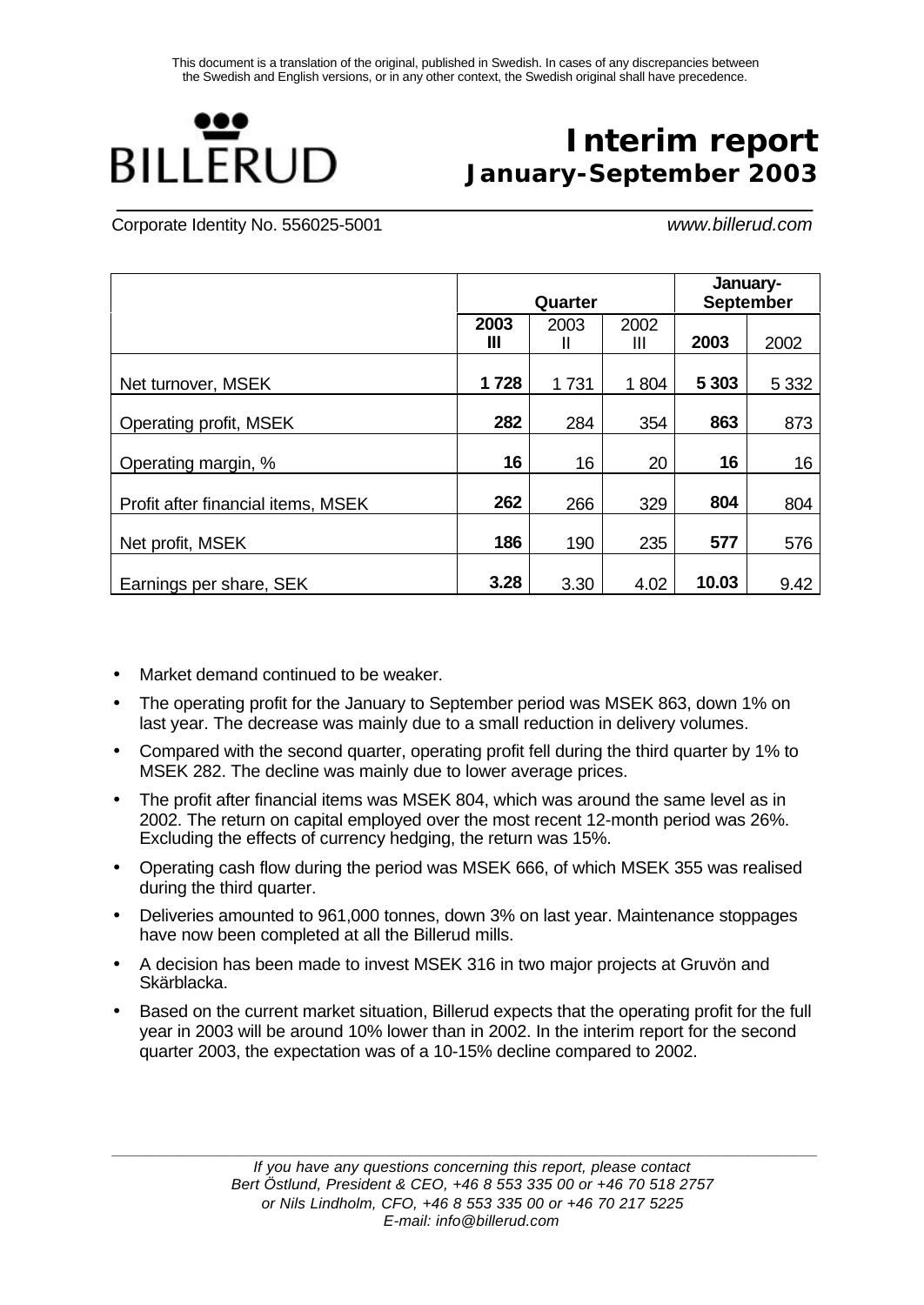# **Billerud Group**

# **Market**

The fall in demand that started during the second quarter of 2003 continued through the third quarter. The fall was noted primarily in the form of fewer orders and lower average prices, but production restrictions were also introduced due to a lack of orders. Deliveries during the third quarter reached 322,000 tonnes, up 6% on the second quarter due to higher deliveries of market pulp. During the first nine months of the year deliveries amounted to 961,000 tonnes, down 3% on the same period in 2002. The decline could partly be explained by the fact that maintenance stops were carried out in all three mills during January-September 2003. Last year, the maintenance stop in Gruvön was carried out during the fourth quarter.

For Billerud's packaging paper, the situation with lower order book and orders received that started during the second quarter continued in the third quarter. Sales have been made in new markets, which reduced average prices. Deliveries of packaging paper amounted to 237,000 tonnes in the third quarter, which is about the same level as the second quarter. During the first nine months of 2003 a total of 724,000 tonnes were delivered, down 3% on the same period in 2002.

After reaching a high of USD 560/tonne in April and May, the price of long fibre market pulp fell through the summer to USD 510/tonne only to rise from 1 September to USD 530 per tonne. At present, the price is USD 545/tonne. The rise was due to increased demand from China and supply restrictions following maintenance stops in the Nordic countries and North America. Billerud's deliveries of market pulp reached 85,000 tonnes in the third quarter, up 23% on the second quarter, when deliveries were restricted by rebuilds at the Karlsborg mill. During the first nine months of 2003 a total of 237,000 tonnes were delivered, down 2% on the same period in 2002.

## **Sales and results**

### *Third quarter*

Net turnover for the third quarter reached MSEK 1,728, which was around the same level as the second quarter. A 6% rise in delivery volumes was countered by reduced average prices, mainly due to the worsening market situation but also due to a different product mix with a higher proportion of market pulp.

The operating profit was MSEK 282, down MSEK 2, or 1%, on the previous quarter. The fall was mainly due to lower average prices which were almost fully compensated for by higher delivery volumes for market pulp and lower costs. Seasonal variations account primarily for lower costs.

Comments on the earnings trend for each product area are made on page 5.

Net financial items were MSEK -20 and consisted mainly of interest costs on Billerud's syndicated bank loan and other loans. Interest costs were virtually unchanged on the previous quarter. The profit after financial items was MSEK 262 and the net profit was MSEK 186.

#### *January-September*

Net turnover reached MSEK 5,303, virtually unchanged on the same period in 2002. Lower delivery volumes were compensated for by somewhat higher prices.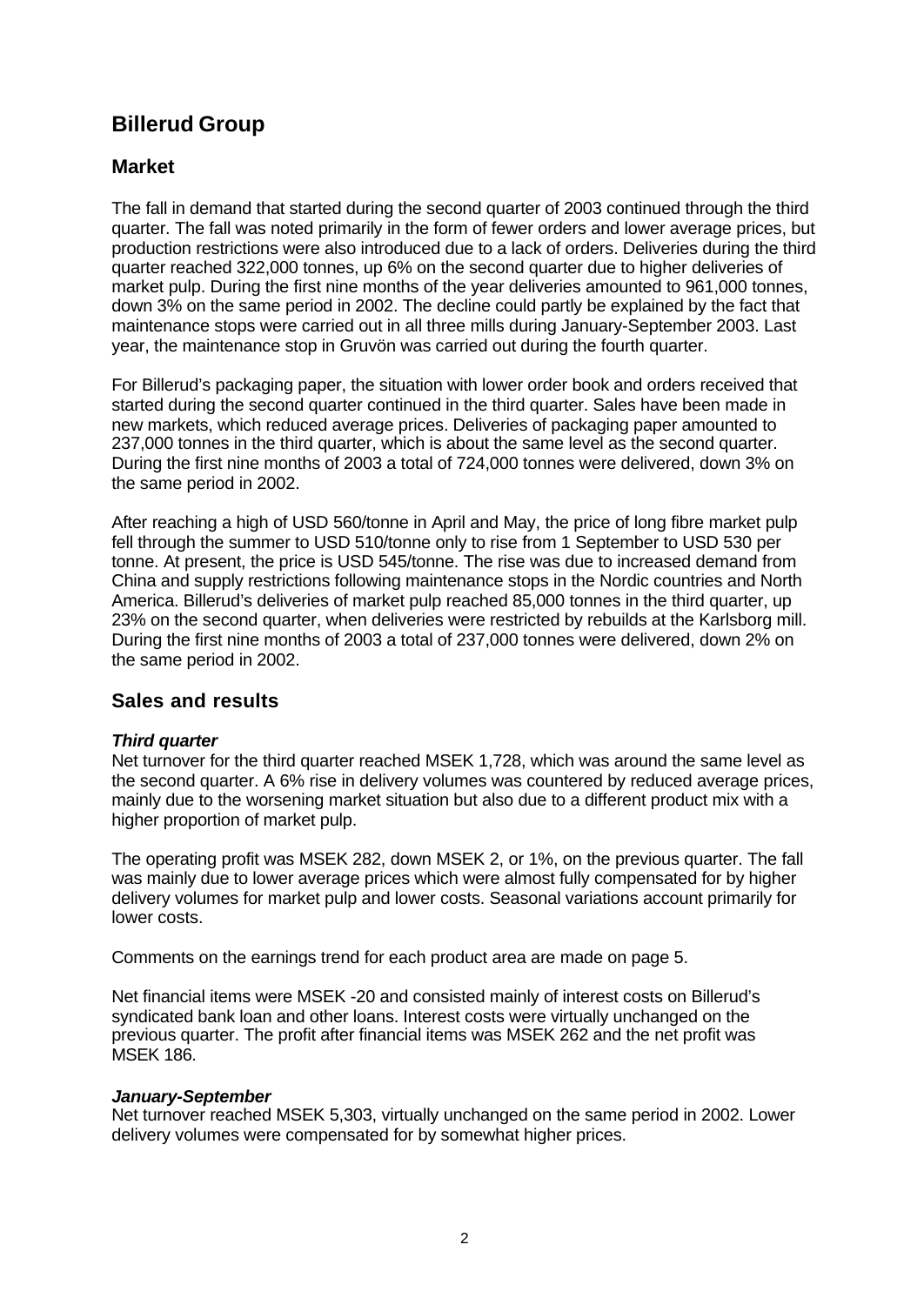The operating profit was MSEK 863, down MSEK 10, or 1%, on the same period in 2002. The fall was due to lower delivery volumes and somewhat higher costs, which were only partly countered by higher prices.

Net financial items were MSEK -59, up MSEK 10, or 15%, on the same period in 2002. The improvement is completely due to lower net debt.

The calculated tax expense was MSEK 227, representing a tax rate of 28.2%.

### **Foreign exchange exposure**

Billerud has hedged around 100% of estimated net flows over 15 months in EUR, around 100% of estimated net flows over 14 months in USD and around 85% of estimated net flows over 12 months in GBP at the rates listed in the table below. Of the current hedged amount, 64% is in EUR, 32% in USD and 4% in GBP.

During the first nine months of 2003 net flows have been hedged at the following rates: EUR/SEK 9.32, USD/SEK 10.36 and GBP/SEK 14.52. Currency hedging boosted profits by around MSEK 357, of which MSEK 107 was realised in the third quarter. Of this sum of MSEK 357, 14% was due to hedging of EUR, 80% to hedging of USD and 6% to hedging of GBP.

A further effect on profits arises when accounts receivable in foreign currency at the end of the period are assessed at the hedged rates. Including this re-evaluation and other exchange rate effects, changed exchange rates had a negative effect on profits during the third quarter of MSEK 22 compared with the second quarter.

| <b>Currency</b> | Q 4 2003   | 2004<br>Q | Q 2 2004 | Q 3 2004 | Q 4 2004 | Average |
|-----------------|------------|-----------|----------|----------|----------|---------|
| <b>EUR/SEK</b>  | 9.24       | 9.20      | 9.31     | 9.21     | 9.27     | 9.24    |
| <b>USD/SEK</b>  | 9.69       | 9.28      | 3.76     | 8.44     | 8.54     | 8.96    |
| <b>GBP/SEK</b>  | .15<br>14. | 13.98     | 13.58    | 13.11    | ٠        | 13.82   |

#### **Hedged exchange rates for the next 15 months (five quarters)**

Outstanding contracts, which are not balanced by accounts receivable as of 30 September 2003, have not affected earnings. If these contracts had been redeemed the same day, it would have had a positive effect on earnings of MSEK 287.

### **Investments and capital employed**

Investments amounted to MSEK 305, while depreciation in the same period amounted to MSEK 284. Investment costs are for environmental improvements and a capacity increase at Karlsborg, the completion of the rebuild of PM 4 at Gruvön and for several smaller maintenance projects.

Billerud's capital employed amounted to MSEK 4,574 as of 30 September 2003, compared with MSEK 4,653 at the end of 2002. The return on capital employed, calculated for the most recent 12-month period, was 26%, compared with 25% for the full year in 2002. The return on equity was 25%. The return on capital employed, calculated for the first nine months of 2003 and projected over the full year, is 25%. If the positive effects of currency contracts are ignored, the return over the past 12 months was 15%.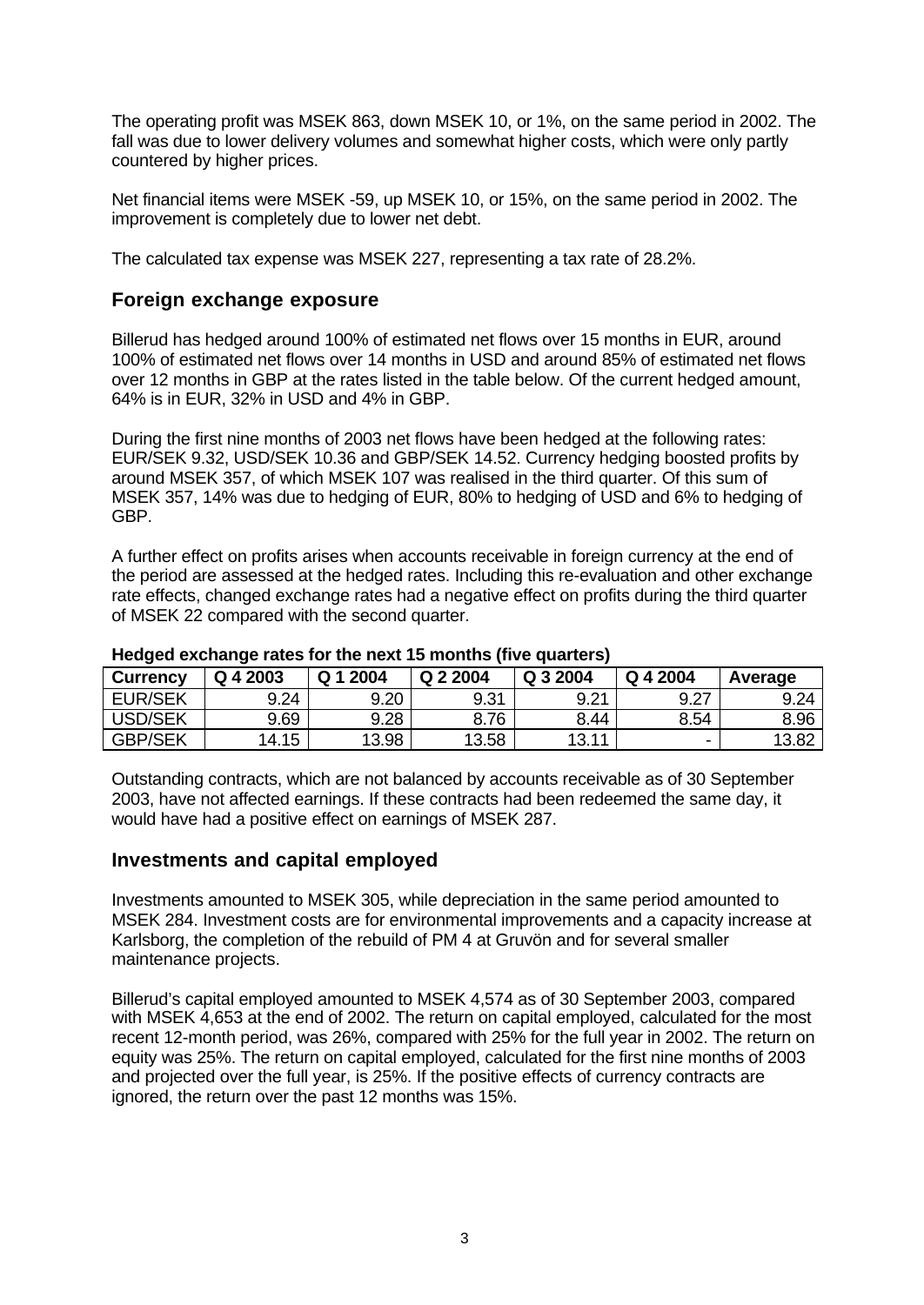# **Cash flow**

Thanks mainly to lower tax payments, cash flow from operating activities was up MSEK 40 on last year to MSEK 970 for the first nine months of 2003. A higher rate of investment meant that operating cash flow was virtually unchanged at MSEK 666, compared with MSEK 667 in the same period in 2002.

During the January-September period MSEK 376 was paid out in share dividends and MSEK 141 was spent buying back Billerud shares. A total of MSEK 517, therefore, was paid in various forms to shareholders.

Billerud's net debt was reduced by MSEK 138 during the period. Interest-bearing debt was reduced by MSEK 191 while liquid funds were reduced by MSEK 53.

The cash flow analysis can be summarised as follows:

| <b>MSEK</b>                                 | Jan-Sept | July-Sept | Jan-Sept |
|---------------------------------------------|----------|-----------|----------|
| (positive figures represent debt reduction) | 2003     | 2003      | 2002     |
| Current activities                          | 970      | 411       | 930      |
| Investment activities                       | $-304$   | -56       | $-263$   |
| Operating cash flow                         | 666      | 355       | 667      |
|                                             |          |           |          |
| <b>Dividend</b>                             | $-376$   |           | $-220$   |
| Share buy-back                              | $-141$   | -89       | $-441$   |
| To shareholders                             | -517     | -89       | $-661$   |
|                                             |          |           |          |
| Other, items not affecting cash flow        | -11      | -3        | 3        |
| Change in net debt during the period        | 138      | 263       | 9        |

# **Financing**

The interest-bearing net debt amounted to MSEK 1,282 on 30 September 2003, compared with MSEK 1,420 at the end of 2002 and MSEK 1,722 on 30 September 2002. The Group's net debt/equity ratio at the end of the period was 0.39 compared with 0.44 at the end of the previous year and 0.57 on 30 September 2002.

Interest-bearing loans as of 30 September 2003 amounted to MSEK 1,726. This includes a syndicated bank loan of MSEK 900, a bond loan of MSEK 500, a certificate programme where at present MSEK 298 is utilised and a convertible debenture with a market value of MSEK 28.

Financing with the use of bonds has been carried out in order to achieve a better distribution over time for loans falling due. The certificate programme is worth a total of MSEK 1,000. The aim is to refinance the existing syndicated bank loan and thus reduce interest payments. Issued certificates are covered by long-term loan guarantees.

### **Personnel**

The average number of employees during the first nine months of 2003 was 2,415, compared with 2,366 during the same period in 2002. The average number of employees increased therefore by 49.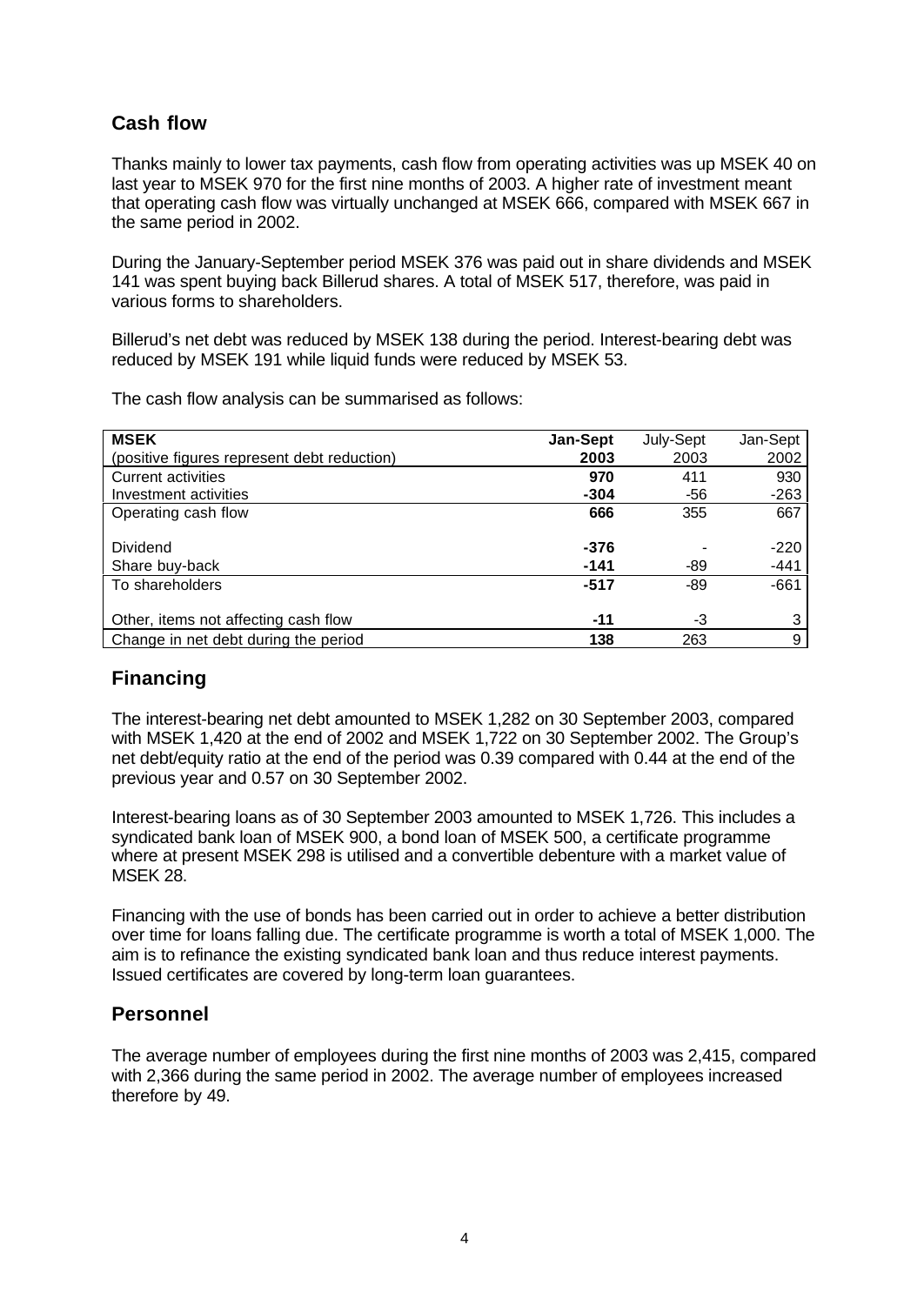# **Product areas**

Billerud's activities consist of three product areas – Kraft paper, Containerboard and Market pulp – which are strongly integrated in terms of production, making them hard to identify for accounting purposes. Risks and opportunities do not differ significantly between the product areas. Billerud has chosen to report and control its activities in these three product areas, which in the company's judgement form a joint operation. Production costs are divided between the three product areas according to the resources used by each product area.

| Net turnover           |                |                |                | Operating profit |         |        |                |      |        |         |       |                |
|------------------------|----------------|----------------|----------------|------------------|---------|--------|----------------|------|--------|---------|-------|----------------|
|                        | Q <sub>3</sub> | Q <sub>2</sub> | %              | Jan-             | Jan-    | %      | Q <sub>3</sub> | Q 2  | %      | Jan-Sep | Jan-  | %              |
|                        |                |                |                | Sept             | Sept    |        |                |      |        |         | Sept  |                |
| <b>MSEK</b>            | 2003           | 2003           | change         | 2003             | 2002    | change | 2003           | 2003 | change | 2003    | 2002  | change         |
| Kraft paper            | 868            | 873            | -1             | 2686             | 2613    | 3      | 197            | 169  | 17     | 568     | 518   | 10             |
| Containerboard         | 486            | 521            | -7             | 548              | 655     | -7     | 58             | 91   | $-36$  | 231     | 303   | $-24$          |
| Market pulp            | 376            | 337            | 12             | 071              | 066     |        | 51             | 38   | 34     | 112     | 110   | $\overline{2}$ |
| Other and eliminations | -2             | -0             |                | -2               | -2      |        | $-24$          | -14  |        | -48     | $-58$ |                |
| <b>Total Group</b>     | 1728           | 731            | $\blacksquare$ | 5 303            | 5 3 3 2 | $-1$   | 282            | 284  | -1     | 863     | 873   | $-1$           |

#### **Net turnover and operating profit**

#### *Kraft paper*

#### *Third quarter*

The operating profit for the quarter was MSEK 197, up MSEK 28, or 17%, on the second quarter mainly due to lower costs and higher delivery volumes compared with the previous quarter. The average price level fell somewhat.

#### *January-September*

Compared with the same period in 2002, the operating profit was up 10% to MSEK 568 mainly due to higher prices. Delivery volumes were unchanged.

#### *Containerboard*

#### *Third quarter*

The operating profit for the quarter was MSEK 58, down MSEK 33, or 36%, compared with the previous quarter. The fall was due mainly to lower delivery volumes and somewhat lower prices. Earnings in the third quarter were also affected by the maintenance stop at Gruvön, where around 80% of Billerud's containerboard is made.

#### *January-September*

The operating profit was MSEK 231, down MSEK 72 or 24% on last year, mainly due to a 5% fall in delivery volumes and somewhat lower average prices.

#### *Market pulp*

#### *Third quarter*

The operating profit climbed to MSEK 51, up MSEK 13, or 34%, on the second quarter, due to increased delivery volumes and lower costs.

#### *January-September*

The operating profit was MSEK 112, up MSEK 2, or 2%, compared with last year. Delivery volumes were slightly lower and the price level was slightly higher expressed in SEK, than last year.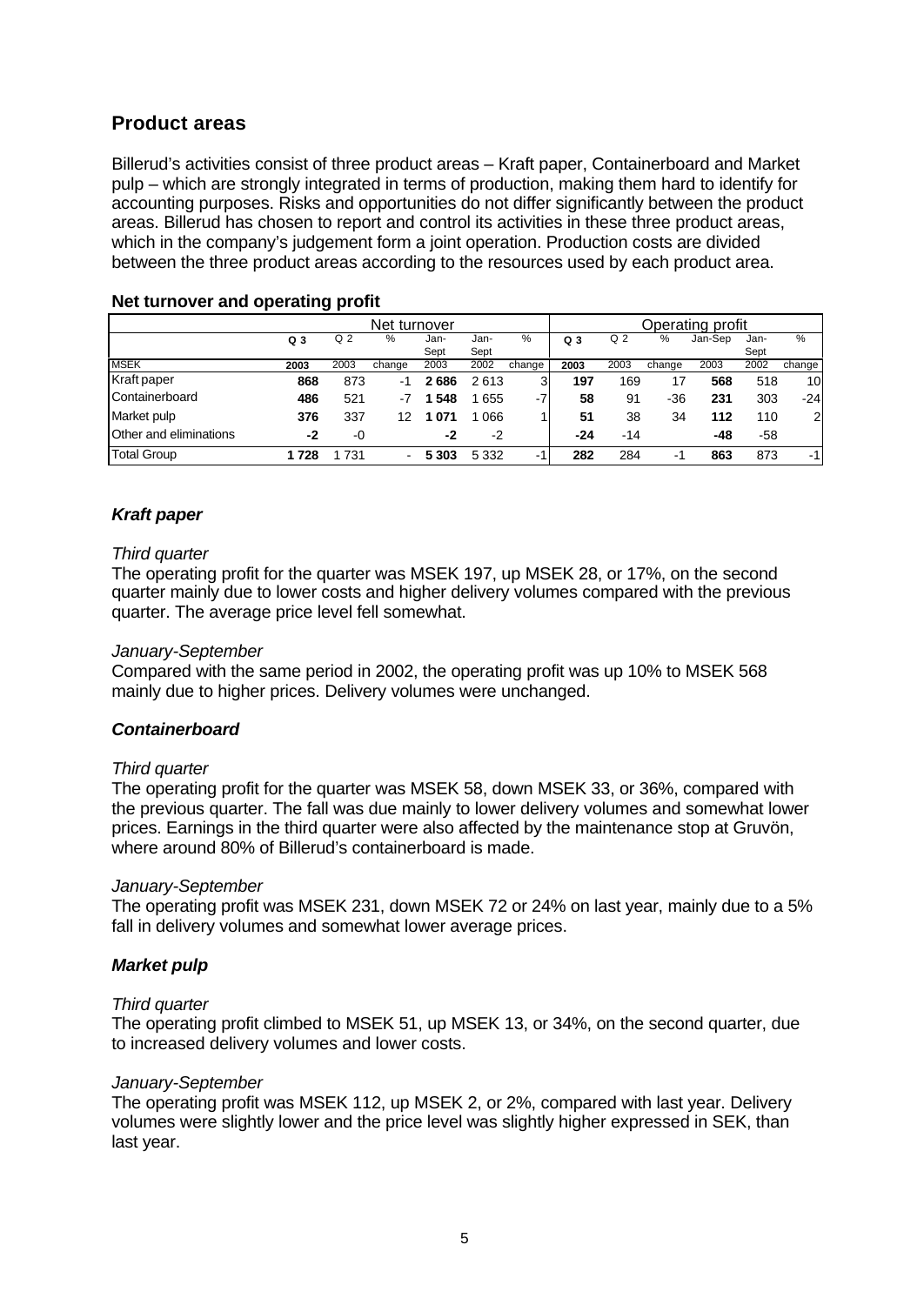# **Parent company**

Billerud AB comprises the Gruvön mill, the sales organisation for the Nordic markets and markets outside Europe, and head office functions.

Net turnover in the first nine months of 2003 amounted to MSEK 2,442. Profit after financial items amounted to MSEK 281. Fixed-asset investments, excluding shares, amounted to MSEK 117. The average number of employees was 1,153. Liquid assets and short-term investments amounted to MSEK 493.

# **Withdrawal and buy-back of shares and share distribution**

On 6 May 2003 the Annual General Meeting decided to reduce the company's share capital through the withdrawal of 4,831,000 acquired shares. The reduction has now been completed and the share capital now stands at SEK 723,874,975 divided among 57,909,998 shares worth a nominal SEK 12.50 each.

Following the General Meeting Billerud has bought back 1,443,000 shares at an average price of around SEK 97.20 per share. The buy-back represents around 2.5% of the total number of shares in the company, after the write-down.

As of 30 September 2003 the distribution of shares was as follows:

| Registered amount of shares                     | 57 909 998 |
|-------------------------------------------------|------------|
| Bought-back shares in company ownership         | $-1443000$ |
| Shares on the market                            | 56 466 998 |
| Convertible debenture loan (on full conversion) | 268 047    |
| Shares on the market (after full conversion)    | 56 735 045 |

## **Investment projects**

The Board of Billerud AB has authorised MSEK 316 to be invested in two major projects at Gruvön and Skärblacka.

The investment at Gruvön will be worth MSEK 247 and comprises a new, biological external purification plant. The new plant will improve the environmental situation at the mill and will meet the requirements connected with the operation permit now in force for Gruvön. The investment is also a necessary adaptation for current production and capacity, and will provide flexibility in terms of any capacity-raising investments in future. The plant will enter operation in the first half of 2006. This project was described in the listing prospectus produced by Billerud in 2001.

The investment at Skärblacka will be worth MSEK 69 and will be used to increase capacity by 13,000 tonnes per year for sack paper and kraft paper produced on PM 9. The investment is necessary for capacity reasons and to fulfil the company<sup>1</sup>s desire to continue development of higher quality sack paper and kraft paper. This investment meets Billerud<sup>1</sup>s requirements for financial return on investment. Increased capacity will be on stream from the end of 2004.

# **Henry Cooke**

Billerud AB (publ) is negotiating to acquire British paper making company Henry Cooke Ltd The acquisition process has commenced and is expected to be completed before the end of this calendar year. The expected purchase price is approx MSEK 230 on a debt free basis.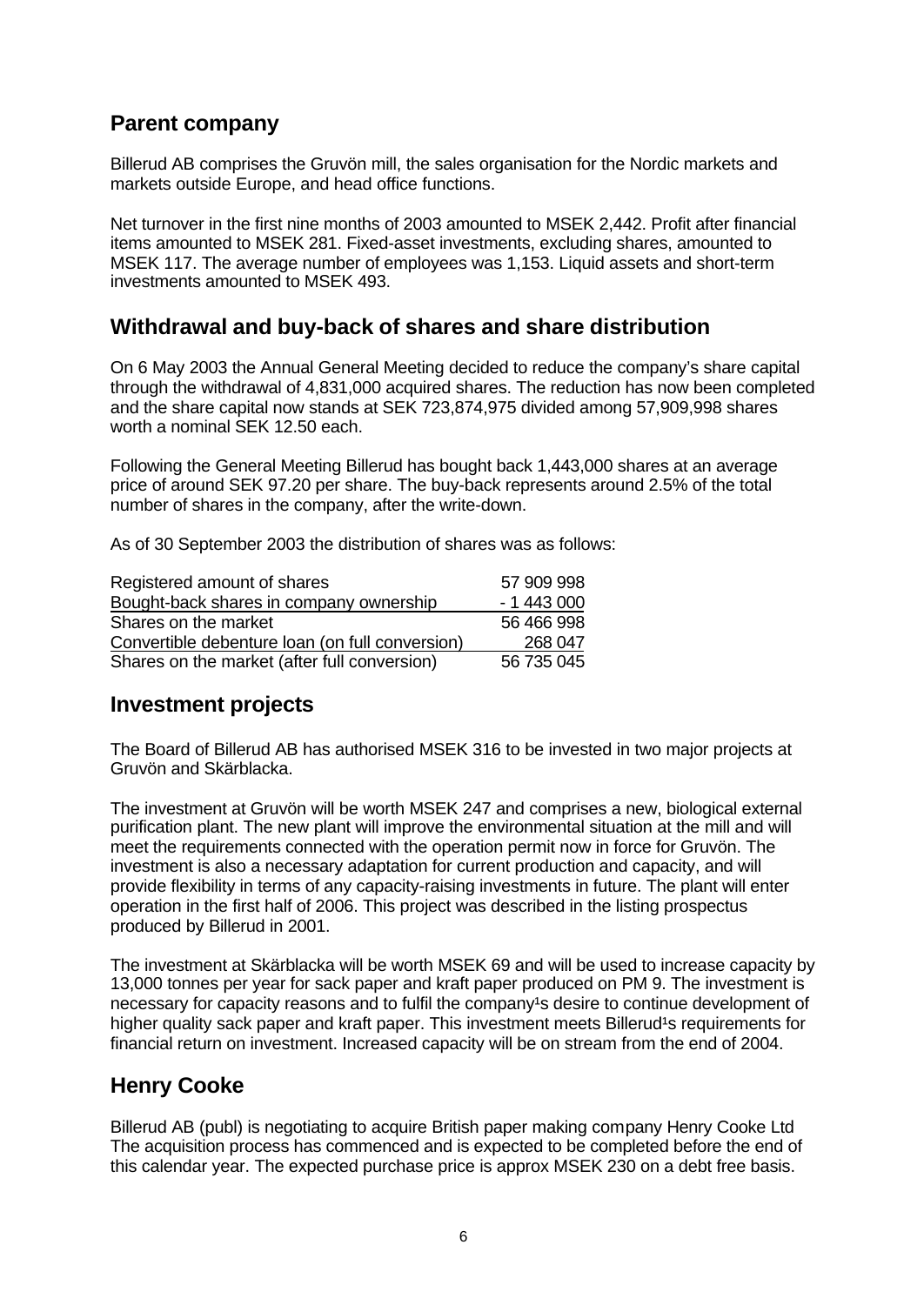The company produces packaging paper and is specialised in paper for medical and flexible packaging; two of Billerud's prioritised product segments. The capacity is approx. 45 000 tons. The company has approx. 180 employees and an annual turnover of approx. MSEK 400. The sales are global but with a main focus on Europe.

# **Nominations committee**

A nominations committee has been appointed ahead of the 2004 Annual General Meeting. It consists of Björn Lind, SEB Fonder and SEB Trygg Liv, Caroline af Ugglas, Skandia Fonder and Skandia Liv and Lars Öhrstedt, AFA. Ingvar Petersson, chairman of Billerud AB, is secretary and convenor. Shareholders wishing to contact the committee can contact Ingvar Petersson by e-mail, ingvar.petersson@billerud.com or by post to Billerud AB, Box 703, 169 72 Solna, Sweden.

# **Outlook**

Weaker demand for Billerud's packaging paper is expected to continue in the near future. There is downward pressure on prices in certain markets and certain segments.

Prices for market pulp have risen during September and October. Further price increase could come during the remainder of the year.

Production capacity at Billerud's mills has increased during the year by around 50,000 annual tonnes. No maintenance stops are planned for the final quarter.

Based on the current market situation, Billerud expects that the operating prifit for the full year in 2003 will be around 10 % lower than in 2002. In the interim report for second quarter 2003, the expectation was of a 10-15% decline compared to 2002.

Stockholm, Sweden 21 October 2003 Billerud AB (publ)

#### *Board of Directors*

*This interim report has not been subjected to a general check by the company's auditors*

#### **Future financial statements**

Financial statement 2003 27 January 2004<br>
First quarter 2004 22 April 2004 First quarter 2004 Second quarter 2004 20 July 2004 Third quarter 2004 21 October 2004 The next Annual General Meeting will be held on 5 May 2004.

> Billerud AB (publ) Box 703, SE-169 27 Solna Corporate Identity Number 556025-5001 Tel +46 8 553 335 00 Fax +46 8 553 335 80 E-mail: info@billerud.com Internet website: http://www.billerud.com

*Billerud manufactures and markets packaging paper in the form of kraft paper and containerboard, and market pulp. Production is carried out at the Group's integrated pulp and paper mills in Gruvön, Karlsborg and Skärblacka. Billerud has a world-leading position within several well-defined product segments. The main customer base is in Europe but also includes the rest of the world. Billerud has annual sales of approximately SEK 7 billion and around 2,400 employees.*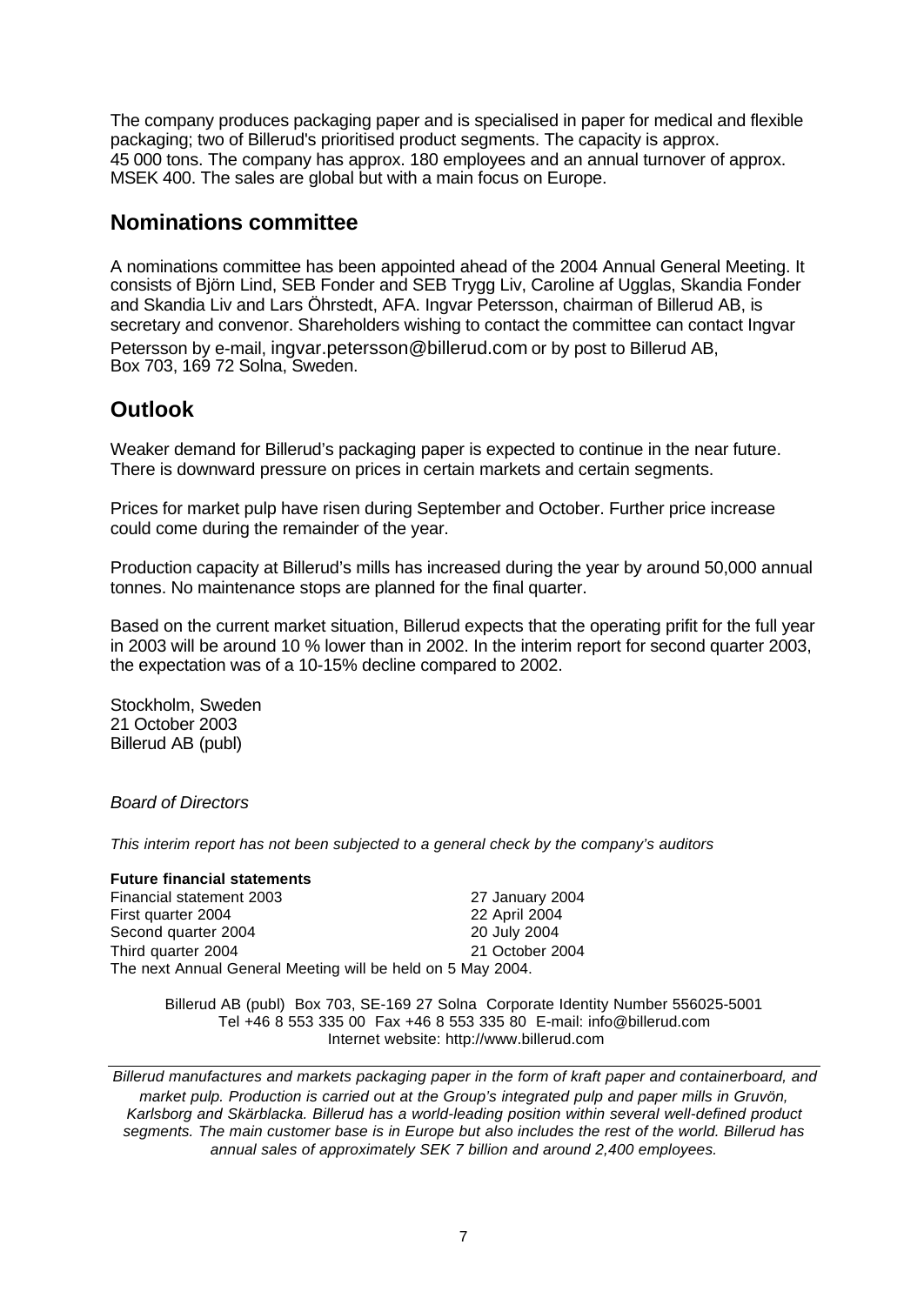# **Billerud Group Appendix**

### **Accounting principles**

*The accounts are prepared in accordance with the recommendations of the Swedish Financial Accounting Standards Council, including the new recommendations that came into effect on 1 January 2003. The new recommendations are not judged to have any material impact on the accounts. Concerning recommendation RR25 (Reporting for segments – line of business and geographic area) see comments under Products areas on page 5 of this report. The interim report is prepared in accordance with recommendation RR20 of the Swedish Financial Accounting Standards Council. For details of accounting principles and definitions of key figures, see the 2002 Annual Report pages 19 and 44-45.*

| <b>Profit and Loss Account</b>                           |             | 3 months |         |                   |             | <b>Full year</b><br>9 months |         |  |  |
|----------------------------------------------------------|-------------|----------|---------|-------------------|-------------|------------------------------|---------|--|--|
|                                                          | July-       | Apr-Jun  |         | Jan-Mar July-Sept |             | <b>Jan-</b> Jan-Sept         | Jan-Dec |  |  |
|                                                          | <b>Sept</b> |          |         |                   | <b>Sept</b> |                              |         |  |  |
| <b>MSEK</b>                                              | 2003        | 2003     | 2003    | 2002              | 2003        | 2002                         | 2002    |  |  |
| Net turnover                                             | 1728        | 1731     | 1844    | 1804              | 5 3 0 3     | 5 3 3 2                      | 7067    |  |  |
| Other income                                             | 4           | 2        | 2       | 3                 | 8           | 8                            | 10      |  |  |
| <b>Operating income</b>                                  | 1732        | 1733     | 1846    | 1807              | 5311        | 5 3 4 0                      | 7077    |  |  |
| Raw materials and consumables                            | -603        | $-605$   | $-611$  | -608              | $-1819$     | $-1820$                      | $-2417$ |  |  |
| Change in stock                                          | $-13$       | 31       | $-33$   | 24                | $-15$       | -60                          | $-38$   |  |  |
| Staff expenses                                           | $-293$      | $-334$   | $-292$  | $-284$            | $-919$      | $-879$                       | $-1171$ |  |  |
| Other external expenses                                  | -447        | -446     | $-518$  | -492              | $-1411$     | $-1434$                      | $-1872$ |  |  |
| Depreciation                                             | -94         | $-95$    | $-95$   | -93               | $-284$      | $-274$                       | $-365$  |  |  |
| <b>Operating expenses</b>                                | $-1450$     | $-1449$  | $-1549$ | $-1453$           | -4 448      | -4 467                       | $-5863$ |  |  |
| <b>Operating profit</b>                                  | 282         | 284      | 297     | 354               | 863         | 873                          | 1 2 1 4 |  |  |
| <b>Financial items</b>                                   | $-20$       | $-18$    | $-21$   | $-25$             | -59         | -69                          | -98     |  |  |
| <b>Profit after financial items</b>                      | 262         | 266      | 276     | 329               | 804         | 804                          | 1 1 1 6 |  |  |
| Tax                                                      | -76         | $-76$    | $-76$   | -94               | -227        | $-228$                       | $-316$  |  |  |
| Net profit for the period                                | 186         | 190      | 200     | 235               | 577         | 576                          | 800     |  |  |
| Earnings per share, SEK<br>Earnings per share after full | 3.28        | 3.30     | 3.45    | 4.02              | 10.03       | 9.42                         | 13.25   |  |  |
| conversion, SEK                                          | 3.27        | 3.29     | 3.44    | 4.00              | 10.00       | 9.41                         | 13.23   |  |  |

| <b>Balance Sheet</b>                                    | 30 Sept     | 30 Sept | 30 Jun  | 31 Mar  | 31 Dec    |
|---------------------------------------------------------|-------------|---------|---------|---------|-----------|
| <b>MSEK</b>                                             | 2003        | 2002    | 2003    | 2003    | 2002      |
| Fixed assets                                            | 4 3 7 9     | 4 3 4 4 | 4419    | 4428    | 4 3 6 0   |
| <b>Stocks</b>                                           | 638         | 635     | 688     | 654     | 669       |
| Accounts receivable                                     | 1 1 6 2     | 1 2 2 4 | 1 1 4 3 | 1 1 4 3 | 1 1 0 7   |
| Other current assets                                    | 184         | 104     | 178     | 171     | 141       |
| Cash, bank balances and short-term                      | 543         | 582     | 279     | 491     | 596       |
| investments                                             |             |         |         |         |           |
| <b>Total assets</b>                                     | 6906        | 6889    | 6707    | 6887    | 6873      |
| Shareholders' equity                                    | 3 2 9 3     | 3 0 0 9 | 3 1 9 5 | 3433    | 3 2 3 3   |
| Interest-bearing provisions                             | 99          | 77      | 96      | 91      | 88        |
| Non-interest-bearing provisions                         | 688         | 502     | 694     | 696     | 699       |
| Interest-bearing liabilities                            | 1726        | 2 2 2 7 | 1728    | 1728    | 1928      |
| Accounts payable                                        | 361         | 365     | 354     | 384     | 372       |
| Other, non-interest-bearing liabilities                 | 739         | 709     | 640     | 555     | 553       |
| Total shareholders' equity, provisions and liabilities  | 6906        | 6889    | 6707    | 6887    | 6873      |
|                                                         | Jan-        | Jan-    |         |         |           |
| Specification of change in equity                       | <b>Sept</b> | Sept    | Jan-Jun | Jan-Mar | Full year |
| <b>MSEK</b>                                             | 2003        | 2002    | 2003    | 2003    | 2002      |
| Opening equity                                          | 3 2 3 3     | 3 0 9 1 | 3 2 3 3 | 3 2 3 3 | 3091      |
| Net profit for the period                               | 577         | 576     | 390     | 200     | 800       |
| Dividend                                                | -376        | $-220$  | -376    |         | $-220$    |
| Share buy-back                                          | $-141$      | $-441$  | $-52$   |         | $-441$    |
| Convertible subordinated debenture, difference in value |             |         |         |         |           |
| market rate/nominal rate                                |             | 3       |         |         | 3         |
| <b>Closing equity</b>                                   | 3 2 9 3     | 3 0 0 9 | 3 1 9 5 | 3433    | 3 2 3 3   |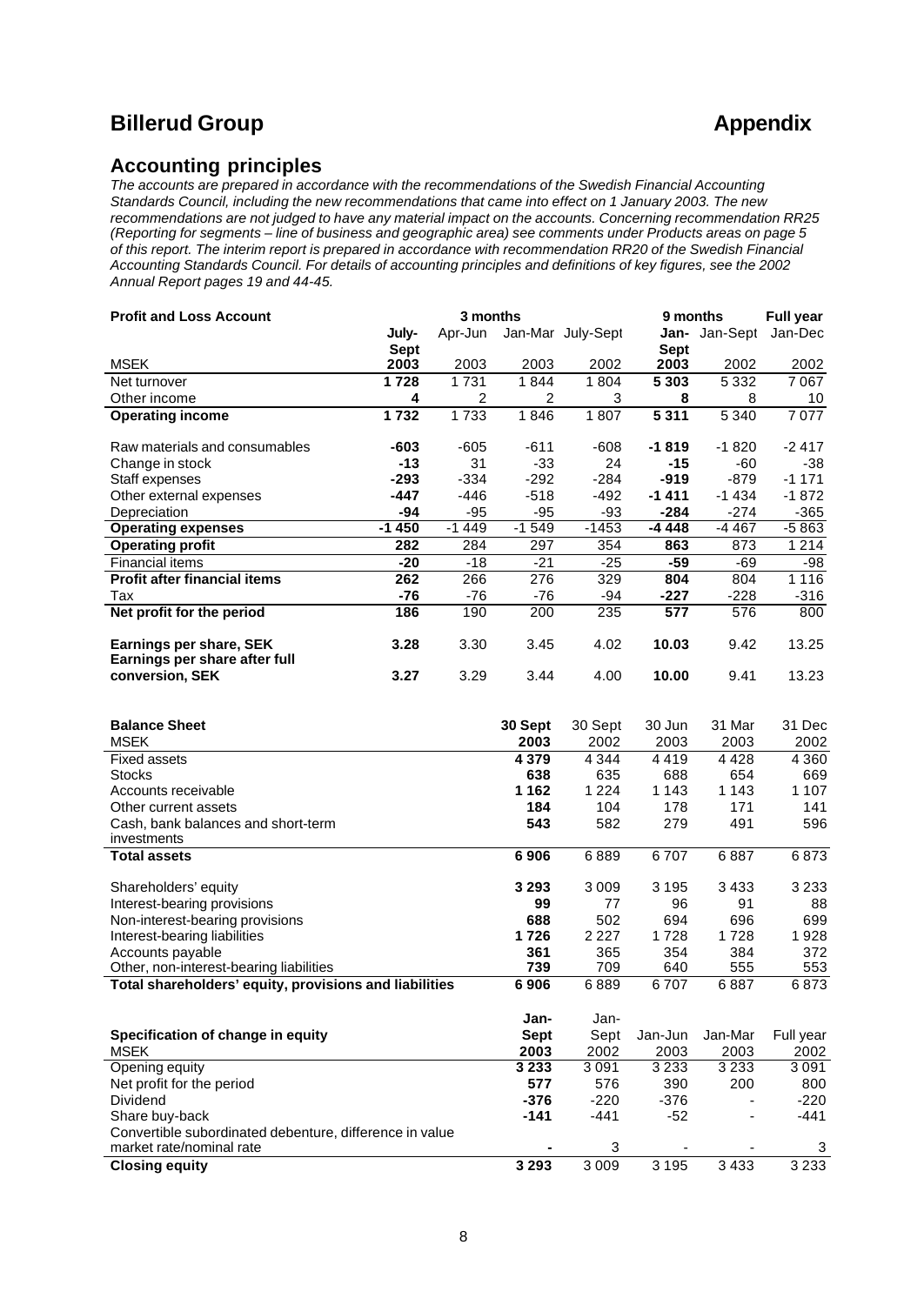| <b>Cash Flow Statement</b>                              | <b>Jan-Sept</b> | Jan-Sept | Juli-Sept | Full year |
|---------------------------------------------------------|-----------------|----------|-----------|-----------|
| <b>MSEK</b>                                             | 2003            | 2002     | 2003      | 2002      |
| Operating surplus, etc                                  | 1 1 4 5         | 1 1 3 9  | 373       | 1567      |
| Change in working capital, etc.                         | 22              | 48       | 56        | 48        |
| Net financial items, taxes, etc.                        | $-197$          | $-257$   | -18       | $-276$    |
| Cash flow from operating activities                     | 970             | 930      | 411       | 1 3 3 9   |
|                                                         |                 |          |           |           |
| Investment in fixed assets                              | $-305$          | $-264$   | $-56$     | $-373$    |
| Disposal of fixed assets                                |                 |          |           | 3         |
| Change in long-term receivables                         |                 |          |           |           |
| <b>Cash flow from investment activities</b>             | $-304$          | $-263$   | $-56$     | $-370$    |
| Operating cash flow                                     | 666             | 667      | 355       | 969       |
|                                                         |                 |          |           |           |
| Change in interest-bearing debt                         | $-202$          | 226      | $-2$      | $-62$     |
| Dividend                                                | $-376$          | $-220$   |           | $-220$    |
| Share buy-back                                          | $-141$          | $-441$   | -89       | -441      |
| Convertible subordinated debenture, difference in value |                 |          |           |           |
| market rate/nominal rate                                |                 | 3        |           | 3         |
| Cash flow from financing activities                     | $-719$          | $-432$   | $-91$     | $-720$    |
| Total cash flow (= change in liquid assets)             | -53             | 235      | 264       | 249       |
|                                                         |                 |          |           |           |
| Liquid assets at the beginning of the year              | 596             | 347      | 279       | 347       |
| <b>Total cash flow</b>                                  | -53             | 235      | 264       | 249       |

**Liquid assets at the end of the period 543** 582 543 596 1) For the period January-September 2003 are operation profit, MSEK 863, depreciations added back, MSEK 284, and other items, MSEK –2 included.

|                                                    | Jan-<br><b>Sept</b> | Jan-Sept | Jan-Jun | Jan-Mar | Full year |
|----------------------------------------------------|---------------------|----------|---------|---------|-----------|
| <b>Key figures</b>                                 | 2003                | 2002     | 2003    | 2003    | 2002      |
| Margins                                            |                     |          |         |         |           |
| Gross margin, %                                    | 22                  | 22       | 22      | 21      | 22        |
| Operating margin, %                                | 16                  | 16       | 16      | 16      | 17        |
| Return (rolling 12 months)                         |                     |          |         |         |           |
| Return on capital employed, %                      | 26                  | 24       | 27      | 26      | 25        |
| Return on equity, %                                | 25                  | 25       | 27      | 26      | 26        |
| Return on equity after full conversion, %          | 25                  | 25       | 27      | 26      | 26        |
| Capital structure at end of period                 |                     |          |         |         |           |
| Capital employed, MSEK                             | 4574                | 4732     | 4740    | 4760    | 4653      |
| Shareholders' equity, MSEK                         | 3 2 9 3             | 3 0 0 9  | 3 1 9 5 | 3433    | 3 2 3 3   |
| Interest-bearing net debt, MSEK                    | 1 2 8 2             | 1722     | 1545    | 1 3 2 7 | 1420      |
| Net debt/equity ratio, times                       | 0.39                | 0.57     | 0.48    | 0.39    | 0.44      |
| Net debt/equity ratio after full conversion, times | 0.38                | 0.56     | 0.47    | 0.38    | 0.43      |
| Equity ratio, %                                    | 48                  | 44       | 48      | 50      | 47        |
| Equity ratio after full conversion, %              | 48                  | 44       | 48      | 50      | 47        |
| Per share                                          |                     |          |         |         |           |
| Earnings per share, SEK                            | 10.03               | 9.42     | 6.75    | 3.45    | 13.25     |
| Average no. of shares, '000                        | 57 491              | 61 236   | 57 805  | 57910   | 60 40 5   |
| Earnings per share after full conversion, SEK      | 10.00               | 9.41     | 6.73    | 3.44    | 13.23     |
| Average no. of shares, '000                        | 57 759              | 61 335   | 58 074  | 58 178  | 60 546    |
| Per share at end of period                         |                     |          |         |         |           |
| Equity per share, SEK                              | 58.31               | 51.96    | 55.69   | 59.28   | 55.82     |
| No. of shares, '000                                | 56 467              | 57910    | 57 374  | 57910   | 57910     |
| Equity per share after full conversion, SEK        | 58.53               | 52.19    | 55.92   | 59.48   | 56.04     |
| No. of shares, '000                                | 56 735              | 58 178   | 57 642  | 58 178  | 58 178    |
| Gross investments, MSEK                            | 305                 | 264      | 249     | 163     | 373       |
| Average number of employees                        | 2415                | 2 3 6 6  | 2 3 8 8 | 2 3 9 7 | 2 3 8 3   |